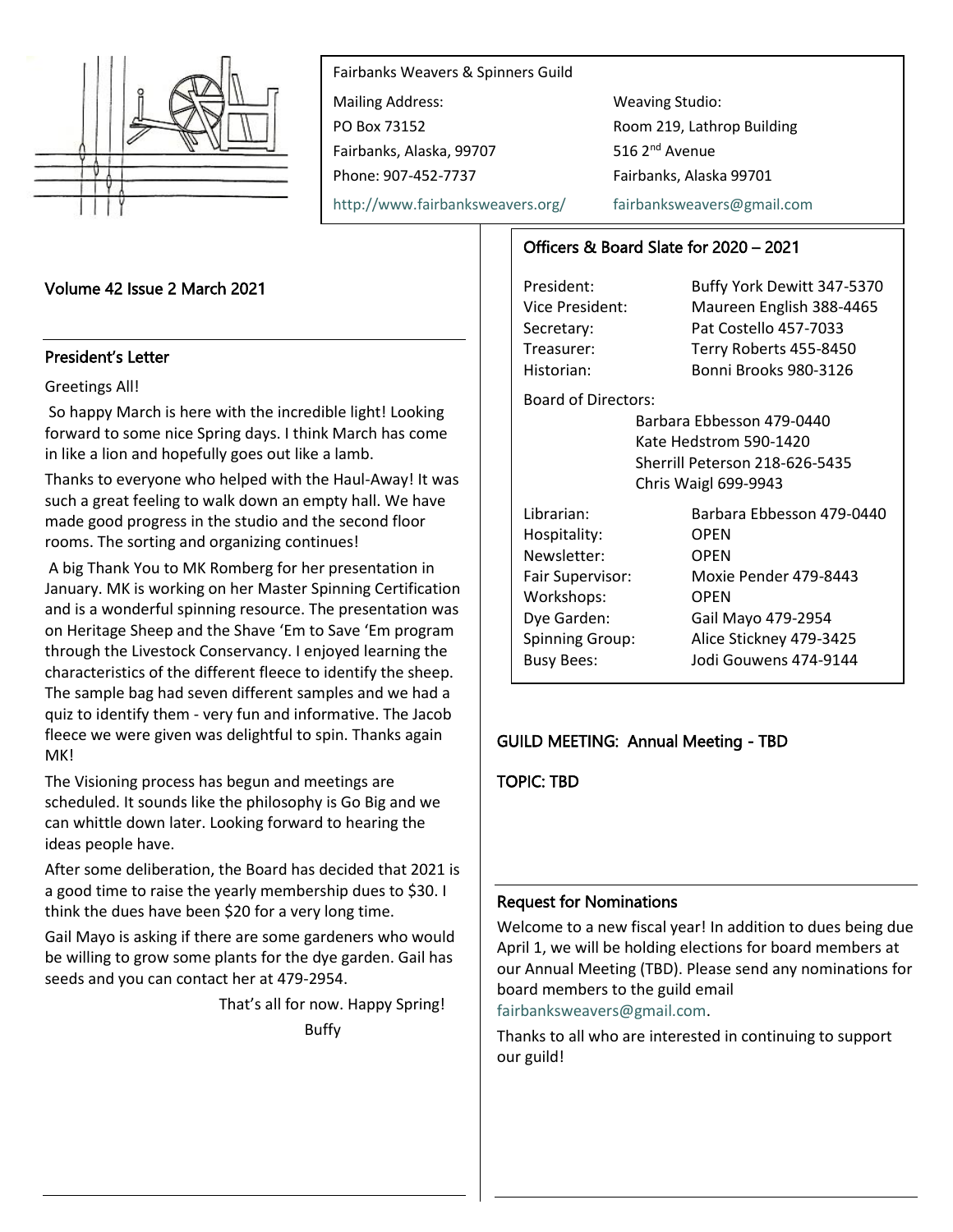# March Guild Meeting Recap

If you missed joining us for Kate Hedstrom's guided tour through her pandemic crafting, you definitely need to carve out time for the recorded version of the meeting - her talk is definitely a do-not-miss! From Sock Madness and Tour de Fleece (twice this year!) to pattern clubs, workshops, books and study groups, it's incredible how much exploration Kate has done this year and she carefully walked us through all of it.

There really aren't words adequate to describe all of the wonderful things Kate shared with us, so I've been thinking about finding just a couple of words to describe hearing her talk about her work. For me, those words would be color, craft, curiosity and study.

Color first. The sheer volume of work we were treated to was amazing but even more incredible was all of the color hand-dyed skeins knit into beautiful finished work, snow dyeing, gradients and more. From socks to bands, it was so much fun to see Kate's color choices and use of color and to hear her talk about continuing to discover how the colors in a skein are going to play out as she knits it up.

On the craft front, I'll just say... So. Much. Beautiful. Work. It's fun to listen to and learn from not just an amazing craftsperson, but someone so committed to learning and sharing. With each new project, she talked as much about the classes she took and the people she shared it with as the "thing" itself. It made you want to jump in and take a class with her. There is a band-weaving study group afoot, so be sure to contact Kate about that!

I suppose that's the root of what I experienced as Kate's curiosity - how is this made? Who is interested in doing it? How will this dye take? What happens as I spin it and knit it? It's a big motivator for a lot of us working with fiber and it was really eye opening hearing Kate talk about plans and patterns, but also about discoveries.

Study is where she took us in the end, recommending books (list below) and talking about how and where to learn different skills and techniques. It's easy to assume that some people were just born with knitting needles in their hands or that someone like Kate has a natural talent. Hearing about the work and reading and study was a nice reminder that we can all stretch our wings a bit by following our own curiosity and taking the time to learn new things.

I'm not sure if I'll find the time to join the band weaving study group and Tour de Fleece may not be part of my summer this year, but I do know that after seeing what Kate did in just a year, I'm feeling inspired to grab a friend, take a class and find out what's around the next wooly corner!

-Bonni Brooks

Here's the info to watch the Zoom recording of Kate's presentation:

Topic: FWSG March Presentation - Kate Hedstrom Start Time : Mar 9, 2021 05:45 PM

Meeting Recording:

[https://us02web.zoom.us/rec/share/UGEcXJhpHvBOH2k](https://us02web.zoom.us/rec/share/UGEcXJhpHvBOH2k-eSHViWNLsDzitXR8kAqpFdHfmLGrJc3yRUexZmCzuvD736zu.mHeAzujxdYBOjcTr)[eSHViWNLsDzitXR8kAqpFdHfmLGrJc3yRUexZmCzuvD736zu.](https://us02web.zoom.us/rec/share/UGEcXJhpHvBOH2k-eSHViWNLsDzitXR8kAqpFdHfmLGrJc3yRUexZmCzuvD736zu.mHeAzujxdYBOjcTr) [mHeAzujxdYBOjcTr](https://us02web.zoom.us/rec/share/UGEcXJhpHvBOH2k-eSHViWNLsDzitXR8kAqpFdHfmLGrJc3yRUexZmCzuvD736zu.mHeAzujxdYBOjcTr)

Access Passcode: yyya&7^4

# Study Group, Books and Other Resources on Band **Weaving**

Kate Hedstrom is looking for others who would be interested in participating in a Band Weaving Study Group. Please contact Kate a[t yngvild210@gmail.com](mailto:yngvild210@gmail.com) if you are interested.

And here's the list of recommended books and other resources for band weaving:

Inkle Pattern Directory by Anne Dixon

Applesies and Fox Noses - Finnish Tabletwoven Bands by Maikki Karisto & Mervi Pasanen

Tablets at Work by Claudia Wollny

A Simplified Guide to Historical Tablet Weaving by Dagny Sveinsdottir and Bjorn Saemundarson

Inkle Weaving by Helene Bress

In Celebration of Plain Weave: Color and Design Inspiration for Inkle Weavers by Annie Machale Boro and Sashiko Harmonious Imperfection by Shannon &

Jason Mullett-Bowlsby, the Shibaguyz

Dyeing to Spin and Knit by Felicia Lo

#### Also online software for planning warps:

<http://www.carolingianrealm.info/PatternGenerator.php> <https://jamesba.github.io/tabletweave/>

#### And a video about the latter:

<https://www.youtube.com/watch?v=OmPy61SSTP0>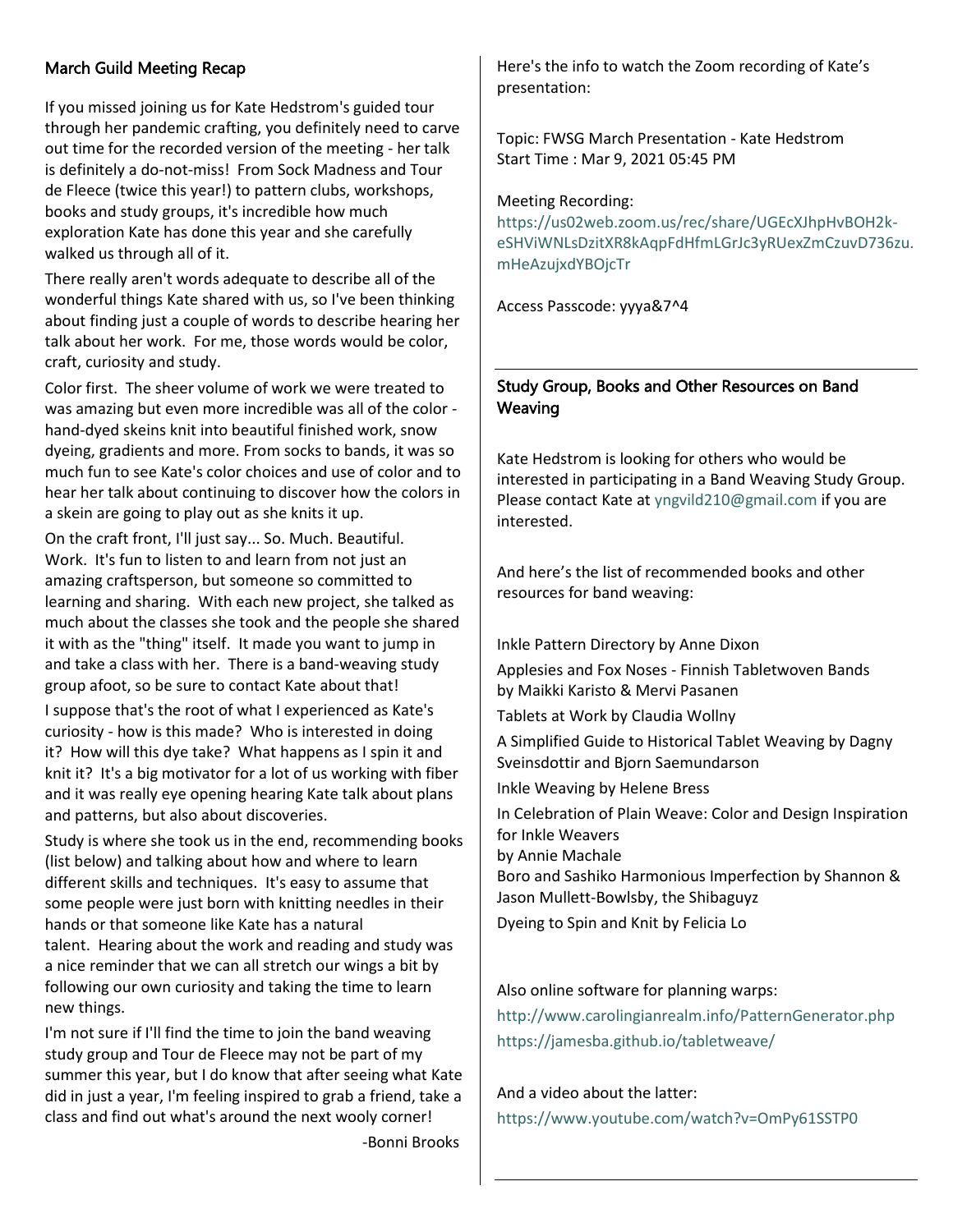# Tanana Valley State Fair Update

TVSF will be back again this summer, trying again with last year's theme.

Theme: Don't Stop Be-Leafin'

Colors: Purple and Green

Flower: Lupine (plant now to be ready for the fair!)

Vegetable: Spinach

Dates: July 30-August 8

NON-PERISHABLE ENTRY DATES: Saturday, July 24, 1-6pm & Sunday, July 25, 11-2pm.

Pick up your entries on Monday, August 9, 2-6pm.

e de la contrata de la construcción de la construcción de la construcción de la construcción de la construcció

#### Workshop Update

There are currently no guild workshops scheduled. We do have ideas for a couple of workshops this summer and fall, though, so stay tuned! If you'd like to teach a workshop or hear of one you'd like the guild to sponsor, please let us know.

Also, keep an eye out for more workshops in the future at Calypso Farm,<https://calypsofarm.org/> and A Weaver's Yarn,<http://www.aweaversyarn.com/> and, of course, the guild!

## THANK YOU \*\*\* THANK YOU \*\*\* THANK YOU

Thank you to everyone who helped out at the Hallway Haul-Away Event. We had accumulated so much stuff in the hallway at the studio that we were having trouble getting from one room to another. The hallway was cleared by some very energetic and strong individuals!

Thank you also to all who have bought books and made other donations to the guild. Your generosity is truly appreciated. I believe that we raised almost enough to cover our insurance costs for the next year!

Thank you also to those who have prepaid dues or already renewed your membership for the next year. For the rest of us, it's time to renew our membership! A renewal form can be found on the last page of the newsletter. If you'd rather have one sent via the post office, please email the guild at [fairbanksweavers@gmail.com.](mailto:fairbanksweavers@gmail.com) Thank you so much for your support as we navigate new territory without Penny.

## Interesting Find by Shawna Laderach



#### Non-Profit Profit

We would like to know what other Re: guilds operating as non-profit or-Ha ganizations do for funds. Our main  $(B<sub>c</sub>)$ project in years past has been a rafsur fle held every summer at the gra Tanana Valley Fair. This year, howpri ever, the state has "cracked down no<sup>-</sup> on gambling" and denied our 25¢-a-Sh ticket raffle permit!! Isolated as we pe are here in Fairbanks, it takes conpri siderable funds to import teachers  $\overline{\$2}$ of workshops, films, and the sort of outside stimulation that keeps us from getting stagnant . . .

If there is little a non-profit organization can do to make enough profit to carry out the goals of its existence, how about incorpora-T<sub>1</sub> tion? How have they dealt with fed-As eral tax or, rather, how has it dealt  $H<sub>1</sub>$ with them? Any assistance you can  $\mathbf{F}$ give us would be appreciated, and I ca am sure other guilds must, from w time to time, have similar problems. Is. Ann Kacsur th

> Fairbanks Weaver's Guild w

 $\mathbf{a}$ 

Pri

We would also like to know more tv about this subject and the experita ences of other guilds. Please write sł us at the office, and we will see that Ann Kacsur gets the information.

This article was found in a 1980 issue of *Shuttle, Spindle and Dyepot*. Wouldn't it be great if someone found responses to this Letter to the Editor in future issues of *Shuttle, Spindle and Dyepot*? We'd love to hear from you regarding your ideas and suggestions related to fundraising. As with all nonprofit organizations, fundraising is extremely important to keeping our guild going.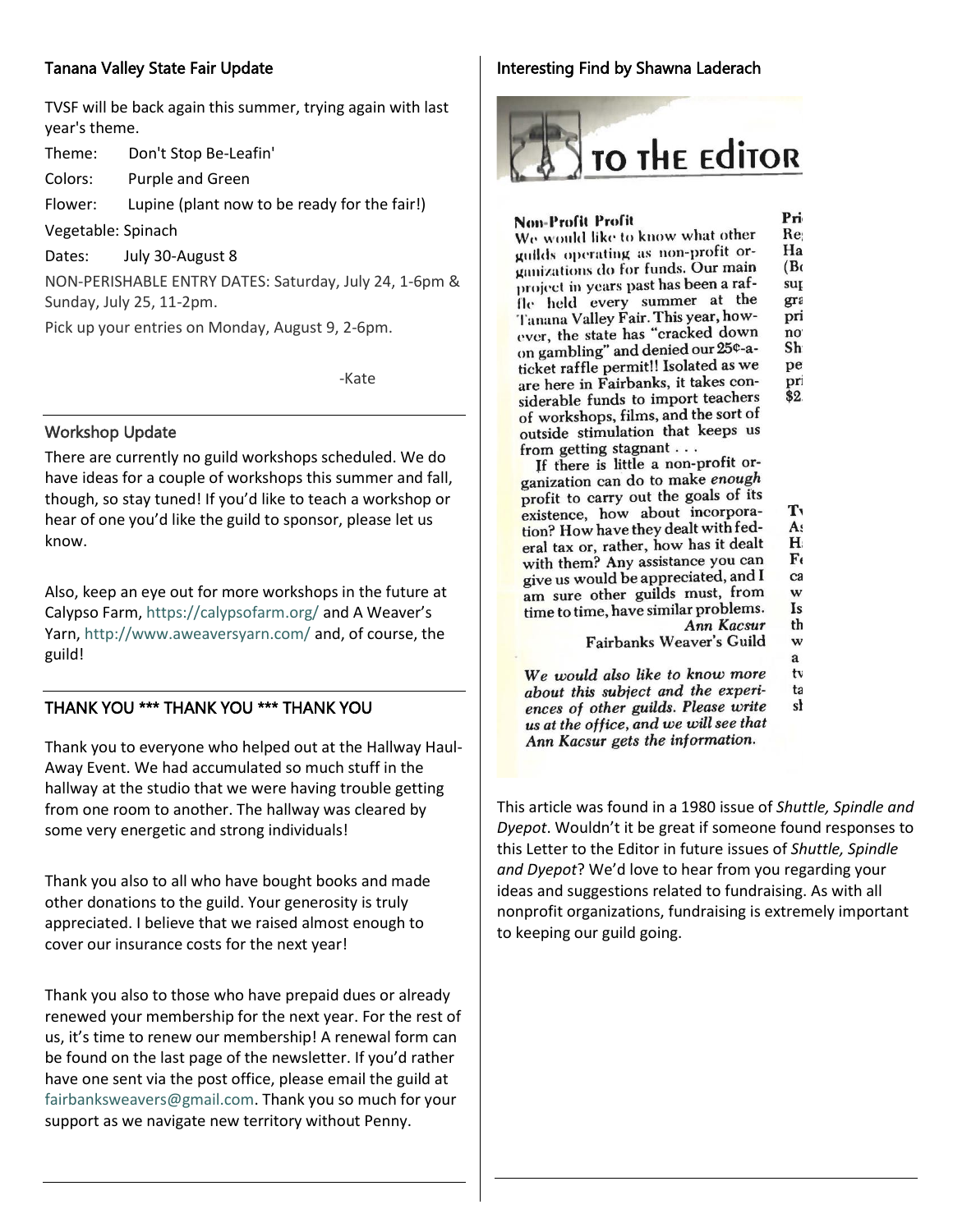# ASSOCIATION OF NORTHWEST WEAVERS GUILDS **MEMBERSHIP**

A Guild member has donated a membership in the **Association of Northwest Weavers Guilds (ANWG)** for the Fairbanks Weavers' and Spinners' Guild (FWSG). Terry Roberts has volunteered to be FWSG's first ANWG Representative. ANWG provides services and support to its Member Guilds with the idea that combining resources and providing an economy of scale, services can be provided that would not be possible for the individual guilds to provide on their own. Please check out their website: <https://northwestweavers.org/>There are links to Classified Ads, Classes, & Instructors located in the Pacific Northwest.

They also put on a Conference every two years. The 2019 Conference was in Prince George, BC. 2021 was scheduled for Salem, OR, but was canceled. They are looking for a venue for 2023. One of our members (Annita Magee from Anchorage) has attended these Conferences in the past and learned a lot.

Here is a link to the January newsletter: [https://northwestweavers.org/wp](https://northwestweavers.org/wp-content/uploads/ANWG-Newsletter-January-2021.pdf)[content/uploads/ANWG-Newsletter-January-2021.pdf](https://northwestweavers.org/wp-content/uploads/ANWG-Newsletter-January-2021.pdf) 

Here is information from an article in that newsletter:

Late last year, a set of Northwest Weavers publications was found in a weaver's studio in West Virginia and the hard copies were sent to ANWG. Ten guilds across the Northwest requested one of the two sets of documents for their libraries. Eugene Weavers' Guild and Umpqua Weavers and Spinners Guild won the drawing to receive the actual documents. The documents are also available in electronic form on the ANWG website, and may be found at this link:

[https://northwestweavers.org/education/wrapped](https://northwestweavers.org/education/wrapped-in-history/historicaldrafts/)[in-history/historicaldrafts/](https://northwestweavers.org/education/wrapped-in-history/historicaldrafts/)

# Swatch of the Month

The answer for the previous mystery swatch: It is a very fine overshot. Yes, we did a bit of this in the sampler in Penny's class. There is a mimeograph index card attached with the info: "Pattern: Miniature Lover's Knot. Weave: Overshot. Source: Weaver Vol. V, No. 3. Threading: 657 threads. No. Ply 24/3. No. Reed 15. No. per dent: 2. No. of threads to pattern -44. No. inches wide in reed: 21.1 in. No. inches wide in web: 19.5. Standard Tie-up." This sample and meticulous record made by Marian C. Grady, a weaver in Kansas in the 50's and 60's.

#### Mrs. Grady's overshot from the last newsletter:



Let's get some chatter going about this next one… Any weavers out there?

For the next mystery swatch: I wove this in my first ever weaving class, in the 70's. Here is a hint, I've been a lace lover for a very long time.



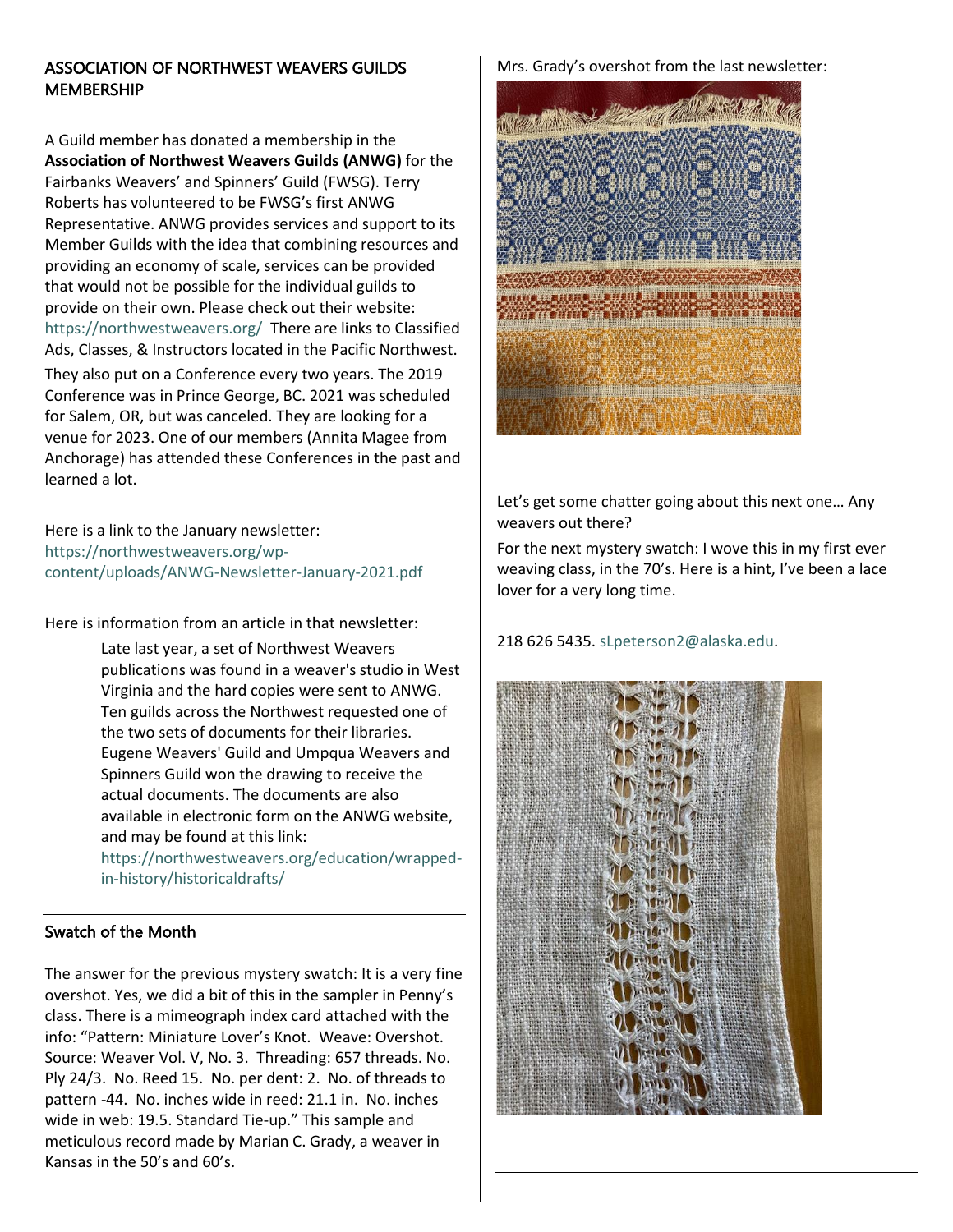# Studio Update

As we continue to work to clear everything out of the studio rooms, as well as Penny's other personal studio space, we're finding items which we'd love to know more about. If you recognize any of these items, please email the guild a[t fairbanksweavers@gmail.com](mailto:fairbanksweavers@gmail.com) with any information you have. Thanks in advance!



This woven wall hanging is hanging in the studio room with all of the looms.



This shirt is hanging about the looms in the studio.



This vest is hanging by the door in the far corner of the studio room with all the looms.



This appears to be a handmade spinning wheel with a steel wheel. It's extremely heavy! Any ideas where this wheel came from?

## Books and Magazines Available Still Available

We sent out a spreadsheet earlier this month with a list of guild books for sale. Many of those books are still available.

We also have many magazines that are still available, most for a small donation to the guild. However, we would like to sell the copies of Handweaver and Craftsman (assorted 1950's) and Prairie Wool Companion (1980's) as they are more of a collector's item. Contact Bonni at [bonontherun@gmail.com](mailto:bonontherun@gmail.com) for more information.